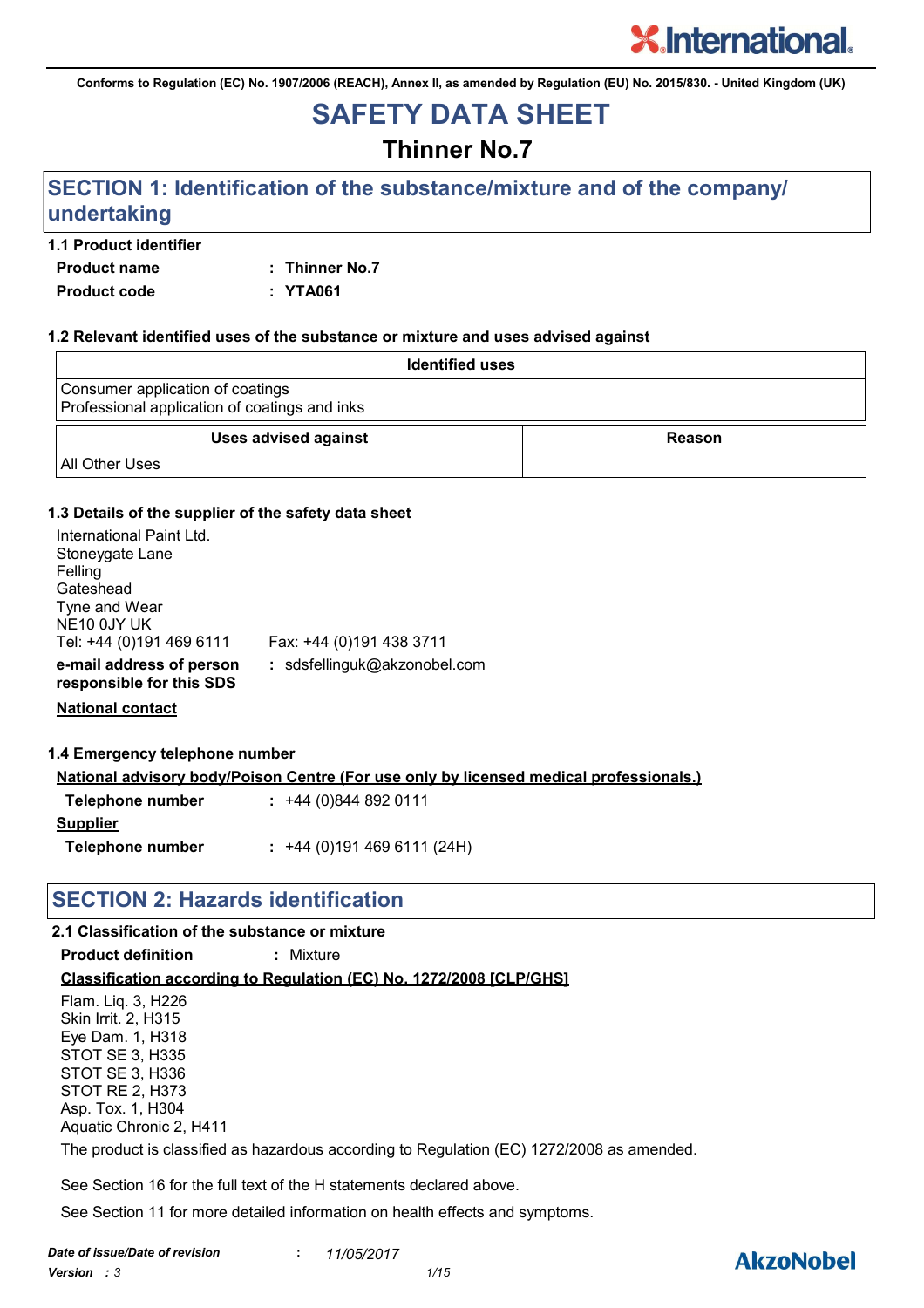### **SECTION 2: Hazards identification**

| 2.2 Label elements<br><b>Hazard pictograms</b>                                                                                                           |                                                                                                                                                                                                                                                                                                                                                                                                                         |
|----------------------------------------------------------------------------------------------------------------------------------------------------------|-------------------------------------------------------------------------------------------------------------------------------------------------------------------------------------------------------------------------------------------------------------------------------------------------------------------------------------------------------------------------------------------------------------------------|
| <b>Signal word</b><br><b>Hazard statements</b>                                                                                                           | : Danger<br>: Flammable liquid and vapour.<br>Causes serious eye damage.<br>Causes skin irritation.<br>May be fatal if swallowed and enters airways.<br>May cause respiratory irritation.<br>May cause drowsiness or dizziness.<br>May cause damage to organs through prolonged or repeated exposure.<br>Toxic to aquatic life with long lasting effects.                                                               |
| <b>Precautionary statements</b>                                                                                                                          |                                                                                                                                                                                                                                                                                                                                                                                                                         |
| <b>General</b>                                                                                                                                           | : Read label before use. Keep out of reach of children. If medical advice is needed,<br>have product container or label at hand.                                                                                                                                                                                                                                                                                        |
| <b>Prevention</b>                                                                                                                                        | : Wear protective gloves. Wear eye or face protection. Keep away from heat, hot<br>surfaces, sparks, open flames and other ignition sources. No smoking. Use only<br>outdoors or in a well-ventilated area. Avoid release to the environment. Do not<br>breathe vapour.                                                                                                                                                 |
| <b>Response</b>                                                                                                                                          | : IF INHALED: Remove person to fresh air and keep comfortable for breathing. IF<br>SWALLOWED: Immediately call a POISON CENTER or physician. Do NOT<br>induce vomiting. IF ON SKIN (or hair): Take off immediately all contaminated<br>clothing. Rinse skin with water or shower. IF ON SKIN: Take off contaminated<br>clothing and wash it before reuse. IF IN EYES: Immediately call a POISON<br>CENTER or physician. |
| <b>Storage</b>                                                                                                                                           | : Keep cool.                                                                                                                                                                                                                                                                                                                                                                                                            |
| <b>Disposal</b>                                                                                                                                          | : Dispose of contents and container in accordance with all local, regional, national<br>and international regulations.                                                                                                                                                                                                                                                                                                  |
| <b>Hazardous ingredients</b>                                                                                                                             | : xylene<br>Solvent naphtha (petroleum), light arom.<br>butan-1-ol<br>ethylbenzene                                                                                                                                                                                                                                                                                                                                      |
| <b>Supplemental label</b><br>elements                                                                                                                    |                                                                                                                                                                                                                                                                                                                                                                                                                         |
|                                                                                                                                                          | Wear appropriate respirator when ventilation is inadequate.                                                                                                                                                                                                                                                                                                                                                             |
| <b>Annex XVII - Restrictions</b><br>on the manufacture,<br>placing on the market and<br>use of certain dangerous<br>substances, mixtures and<br>articles | : Not applicable.                                                                                                                                                                                                                                                                                                                                                                                                       |
| 2.3 Other hazards<br>Other hazards which do<br>not result in classification                                                                              | : None known.                                                                                                                                                                                                                                                                                                                                                                                                           |



**X.International.**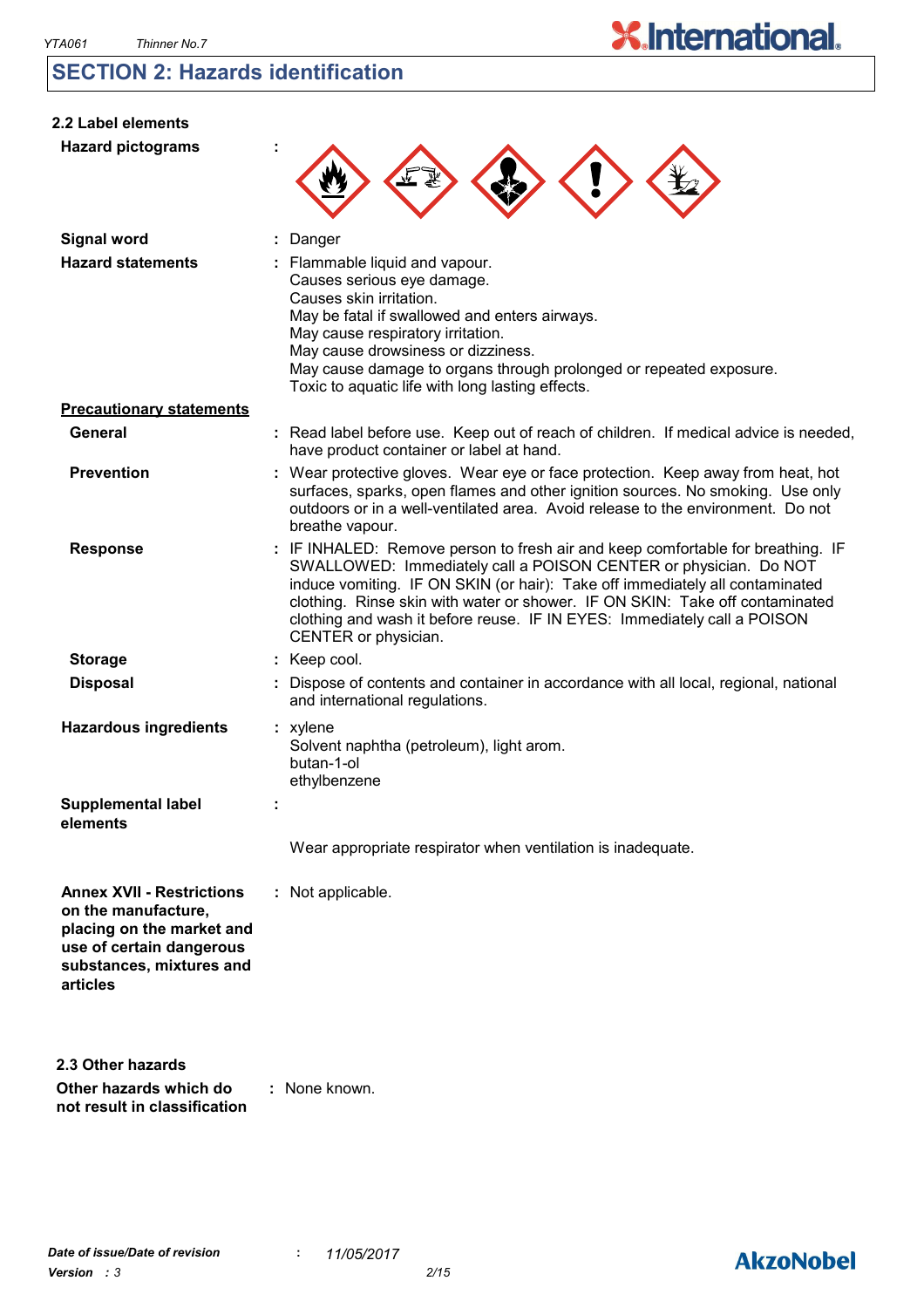

### **SECTION 3: Composition/information on ingredients**

#### **3.2 Mixtures :** Mixture

| <b>Product/ingredient</b><br>name                            | <b>Identifiers</b>                                                                    | $%$ by<br>weight | <b>Classification</b><br><b>Regulation (EC) No.</b><br>1272/2008 [CLP]                                                                                                                                                                                       | <b>Nota</b><br>(s) | <b>Type</b> |
|--------------------------------------------------------------|---------------------------------------------------------------------------------------|------------------|--------------------------------------------------------------------------------------------------------------------------------------------------------------------------------------------------------------------------------------------------------------|--------------------|-------------|
| xylene                                                       | REACH#:<br>01-2119488216-32<br>EC: 215-535-7<br>CAS: 1330-20-7<br>Index: 601-022-00-9 | $≥25 - ≤40$      | Flam. Lig. 3, H226<br>Acute Tox. 4, H312<br>Acute Tox. 4, H332<br>Skin Irrit. 2, H315<br>Eye Irrit. 2, H319<br><b>STOT SE 3, H335</b><br>Asp. Tox. 1, H304                                                                                                   | C                  | [1] [2]     |
| Solvent naphtha<br>(petroleum), light arom. 01-2119455851-35 | REACH #:<br>EC: 265-199-0<br>CAS: 64742-95-6<br>Index: 649-356-00-4                   | $≥25 - ≤50$      | Flam. Liq. 3, H226<br>STOT SE 3, H335<br>STOT SE 3, H336<br>Asp. Tox. 1, H304<br>Aquatic Chronic 2, H411<br><b>EUH066</b>                                                                                                                                    | P                  | [1] [2]     |
| butan-1-ol                                                   | REACH#:<br>01-2119484630-38<br>EC: 200-751-6<br>CAS: 71-36-3<br>Index: 603-004-00-6   | ≥10 - ≤25        | Flam. Liq. 3, H226<br>Acute Tox. 4, H302<br>Skin Irrit. 2, H315<br>Eye Dam. 1, H318<br><b>STOT SE 3, H335</b><br><b>STOT SE 3, H336</b>                                                                                                                      | 6                  | [1] [2]     |
| ethylbenzene                                                 | <b>IREACH</b> #:<br>01-2119489370-35<br>EC: 202-849-4<br>CAS: 100-41-4                | ≤10              | Flam. Liq. 2, H225<br>Acute Tox. 4, H332<br>Skin Irrit. 2, H315<br>Eye Irrit. 2, H319<br><b>STOT SE 3, H335</b><br>STOT RE 2, H373 (hearing<br>organs)<br>Asp. Tox. 1, H304<br>See Section 16 for the<br>full text of the H<br>statements declared<br>above. |                    | [1] [2]     |

There are no additional ingredients present which, within the current knowledge of the supplier and in the concentrations applicable, are classified as hazardous to health or the environment, are PBTs or vPvBs or have been assigned a workplace exposure limit and hence require reporting in this section.

**Type** 

[1] Substance classified with a health or environmental hazard

[2] Substance with a workplace exposure limit

[3] Substance meets the criteria for PBT according to Regulation (EC) No. 1907/2006, Annex XIII

[4] Substance meets the criteria for vPvB according to Regulation (EC) No. 1907/2006, Annex XIII

[5] Substance of equivalent concern

Occupational exposure limits, if available, are listed in Section 8.

|                                       |                                                                                                                                                                                                             | <b>Nota</b><br>(s) |
|---------------------------------------|-------------------------------------------------------------------------------------------------------------------------------------------------------------------------------------------------------------|--------------------|
| <b>SECTION 4: First aid measures</b>  |                                                                                                                                                                                                             |                    |
| 4.1 Description of first aid measures |                                                                                                                                                                                                             |                    |
| General                               | : In all cases of doubt, or when symptoms persist, seek medical attention. Never give<br>anything by mouth to an unconscious person. If unconscious, place in recovery<br>position and seek medical advice. |                    |
| Eye contact                           | : Check for and remove any contact lenses. Immediately flush eyes with running<br>water for at least 15 minutes, keeping eyelids open. Seek immediate medical<br>attention.                                 |                    |
| Date of issue/Date of revision        | 11/05/2017                                                                                                                                                                                                  | <b>AkzoNobel</b>   |
| Version : 3                           | 3/15                                                                                                                                                                                                        |                    |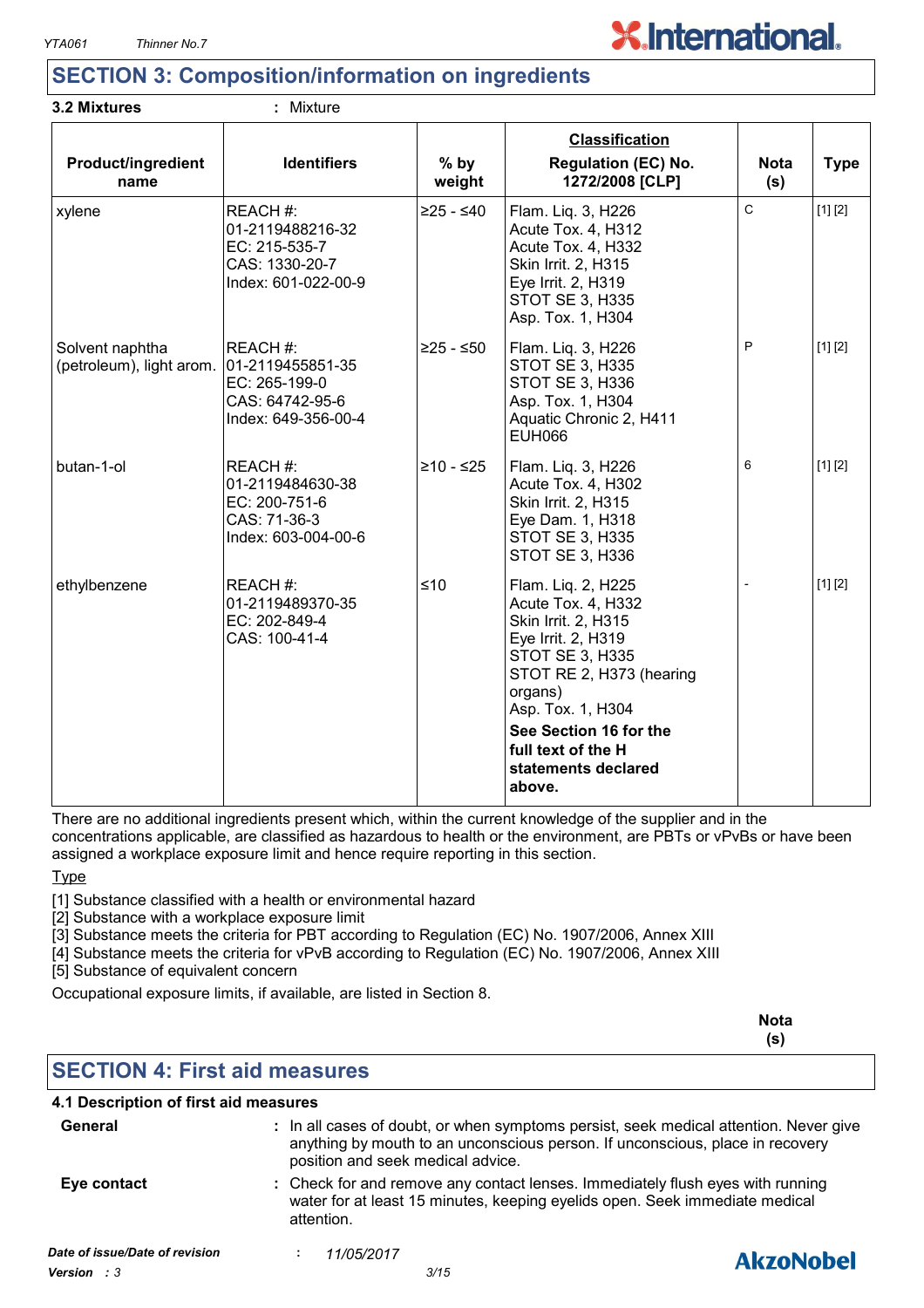### **SECTION 4: First aid measures**

| <b>Inhalation</b>                 | : Remove to fresh air. Keep person warm and at rest. If not breathing, if breathing is<br>irregular or if respiratory arrest occurs, provide artificial respiration or oxygen by<br>trained personnel.                                                                                                                                                                                                          |
|-----------------------------------|-----------------------------------------------------------------------------------------------------------------------------------------------------------------------------------------------------------------------------------------------------------------------------------------------------------------------------------------------------------------------------------------------------------------|
| <b>Skin contact</b>               | : Remove contaminated clothing and shoes. Wash skin thoroughly with soap and<br>water or use recognised skin cleanser. Do NOT use solvents or thinners.                                                                                                                                                                                                                                                         |
| Ingestion                         | : If swallowed, seek medical advice immediately and show the container or label.<br>Keep person warm and at rest. Do NOT induce vomiting.                                                                                                                                                                                                                                                                       |
| <b>Protection of first-aiders</b> | : No action shall be taken involving any personal risk or without suitable training. If it<br>is suspected that fumes are still present, the rescuer should wear an appropriate<br>mask or self-contained breathing apparatus. It may be dangerous to the person<br>providing aid to give mouth-to-mouth resuscitation. Wash contaminated clothing<br>thoroughly with water before removing it, or wear gloves. |

#### **4.2 Most important symptoms and effects, both acute and delayed**

| <b>Potential acute health effects</b> |                                                                                                                                                                                                              |
|---------------------------------------|--------------------------------------------------------------------------------------------------------------------------------------------------------------------------------------------------------------|
| Eye contact                           | : Causes serious eye damage.                                                                                                                                                                                 |
| Inhalation                            | : Can cause central nervous system (CNS) depression. May cause drowsiness or<br>dizziness. May cause respiratory irritation.                                                                                 |
| <b>Skin contact</b>                   | : Causes skin irritation.                                                                                                                                                                                    |
| Ingestion                             | : Can cause central nervous system (CNS) depression. May be fatal if swallowed<br>and enters airways. Irritating to mouth, throat and stomach.                                                               |
| Over-exposure signs/symptoms          |                                                                                                                                                                                                              |
| Eye contact                           | : Adverse symptoms may include the following:<br>pain<br>watering<br>redness                                                                                                                                 |
| <b>Inhalation</b>                     | : Adverse symptoms may include the following:<br>respiratory tract irritation<br>coughing<br>nausea or vomiting<br>headache<br>drowsiness/fatigue<br>dizziness/vertigo<br>muscle weakness<br>unconsciousness |
| <b>Skin contact</b>                   | : Adverse symptoms may include the following:<br>pain or irritation<br>redness<br>blistering may occur                                                                                                       |
| Ingestion                             | : Adverse symptoms may include the following:<br>stomach pains<br>nausea or vomiting                                                                                                                         |
|                                       | 4.3 Indication of any immediate medical attention and special treatment needed                                                                                                                               |
| Notes to physician                    | : Treat symptomatically. Contact poison treatment specialist immediately if large<br>quantities have been ingested or inhaled.                                                                               |

**Specific treatments :** No specific treatment.

### **SECTION 5: Firefighting measures**

| 5.1 Extinguishing media           |                                                        |
|-----------------------------------|--------------------------------------------------------|
| Suitable extinguishing<br>media   | : Use dry chemical, $CO2$ , water spray (fog) or foam. |
| Unsuitable extinguishing<br>media | : Do not use water jet.                                |

#### **5.2 Special hazards arising from the substance or mixture**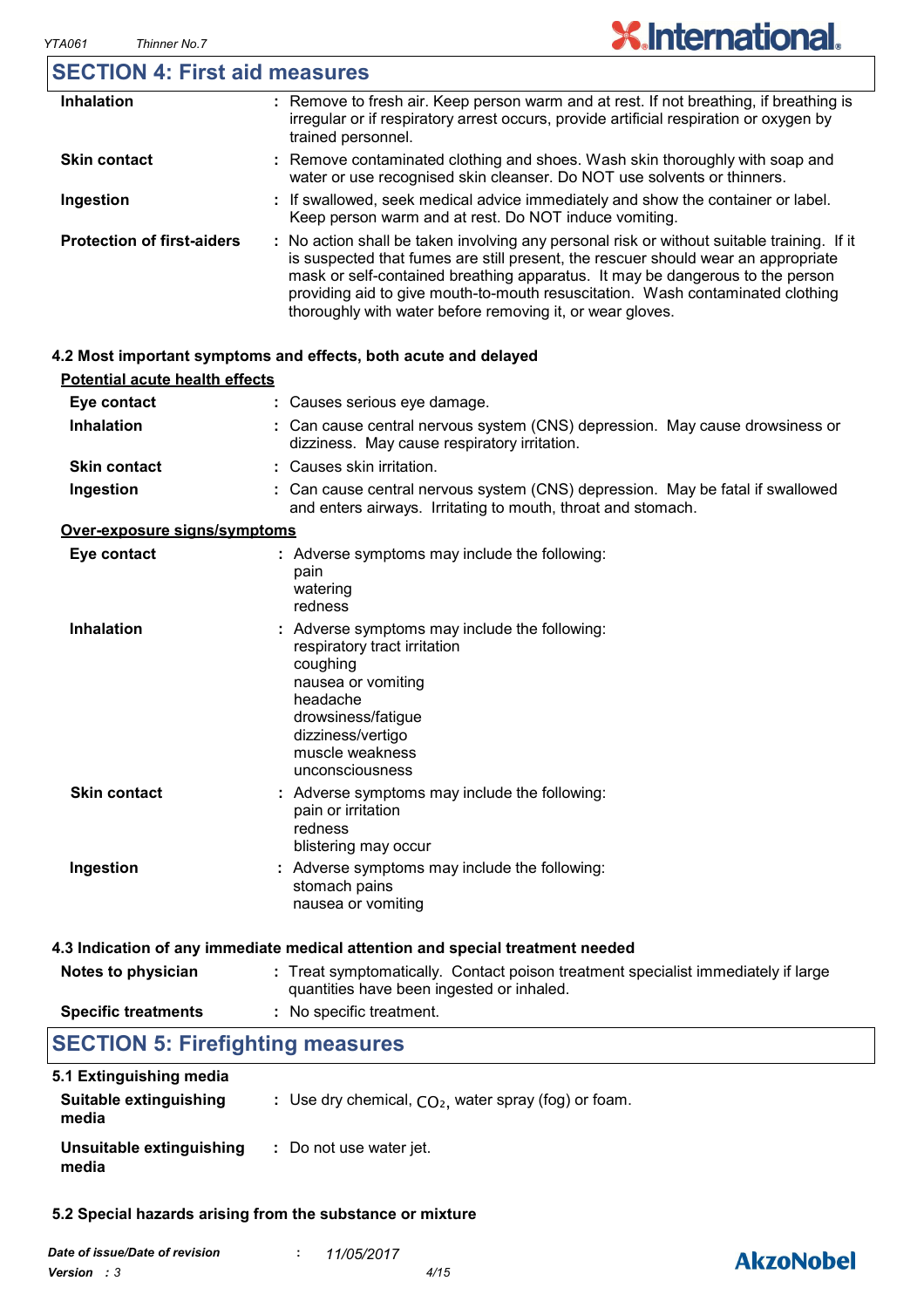### **SECTION 5: Firefighting measures**

| <b>Hazards from the</b><br>substance or mixture          | : Flammable liquid and vapour. In a fire or if heated, a pressure increase will occur<br>and the container may burst, with the risk of a subsequent explosion. Runoff to<br>sewer may create fire or explosion hazard. This material is toxic to aquatic life with<br>long lasting effects. Fire water contaminated with this material must be contained<br>and prevented from being discharged to any waterway, sewer or drain. |
|----------------------------------------------------------|----------------------------------------------------------------------------------------------------------------------------------------------------------------------------------------------------------------------------------------------------------------------------------------------------------------------------------------------------------------------------------------------------------------------------------|
| <b>Hazardous thermal</b><br>decomposition products       | : Decomposition products may include the following materials:<br>carbon dioxide<br>carbon monoxide                                                                                                                                                                                                                                                                                                                               |
| 5.3 Advice for firefighters                              |                                                                                                                                                                                                                                                                                                                                                                                                                                  |
| <b>Special protective actions</b><br>for fire-fighters   | : Promptly isolate the scene by removing all persons from the vicinity of the incident if<br>there is a fire. No action shall be taken involving any personal risk or without<br>suitable training. Move containers from fire area if this can be done without risk.<br>Use water spray to keep fire-exposed containers cool.                                                                                                    |
| <b>Special protective</b><br>equipment for fire-fighters | : Fire-fighters should wear appropriate protective equipment and self-contained<br>breathing apparatus (SCBA) with a full face-piece operated in positive pressure<br>mode. Clothing for fire-fighters (including helmets, protective boots and gloves)<br>conforming to European standard EN 469 will provide a basic level of protection for<br>chemical incidents.                                                            |

### **SECTION 6: Accidental release measures**

|                                         | 6.1 Personal precautions, protective equipment and emergency procedures                                                                                                                                                                                                                                                                                                                                                                                                                                                                                                                                                                                    |
|-----------------------------------------|------------------------------------------------------------------------------------------------------------------------------------------------------------------------------------------------------------------------------------------------------------------------------------------------------------------------------------------------------------------------------------------------------------------------------------------------------------------------------------------------------------------------------------------------------------------------------------------------------------------------------------------------------------|
| For non-emergency<br>personnel          | : No action shall be taken involving any personal risk or without suitable training.<br>Evacuate surrounding areas. Keep unnecessary and unprotected personnel from<br>entering. Do not touch or walk through spilt material. Shut off all ignition sources.<br>No flares, smoking or flames in hazard area. Do not breathe vapour or mist.<br>Provide adequate ventilation. Wear appropriate respirator when ventilation is<br>inadequate. Put on appropriate personal protective equipment.                                                                                                                                                              |
| For emergency responders :              | If specialised clothing is required to deal with the spillage, take note of any<br>information in Section 8 on suitable and unsuitable materials. See also the<br>information in "For non-emergency personnel".                                                                                                                                                                                                                                                                                                                                                                                                                                            |
| <b>6.2 Environmental</b><br>precautions | : Avoid dispersal of spilt material and runoff and contact with soil, waterways, drains<br>and sewers. Inform the relevant authorities if the product has caused environmental<br>pollution (sewers, waterways, soil or air). Water polluting material. May be harmful<br>to the environment if released in large quantities. Collect spillage.                                                                                                                                                                                                                                                                                                            |
|                                         | 6.3 Methods and material for containment and cleaning up                                                                                                                                                                                                                                                                                                                                                                                                                                                                                                                                                                                                   |
| <b>Small spill</b>                      | : Stop leak if without risk. Move containers from spill area. Use spark-proof tools and<br>explosion-proof equipment. Dilute with water and mop up if water-soluble.<br>Alternatively, or if water-insoluble, absorb with an inert dry material and place in an<br>appropriate waste disposal container. Dispose of via a licensed waste disposal<br>contractor.                                                                                                                                                                                                                                                                                           |
| Large spill                             | : Stop leak if without risk. Move containers from spill area. Use spark-proof tools and<br>explosion-proof equipment. Approach the release from upwind. Prevent entry into<br>sewers, water courses, basements or confined areas. Wash spillages into an<br>effluent treatment plant or proceed as follows. Contain and collect spillage with non-<br>combustible, absorbent material e.g. sand, earth, vermiculite or diatomaceous earth<br>and place in container for disposal according to local regulations. Dispose of via a<br>licensed waste disposal contractor. Contaminated absorbent material may pose the<br>same hazard as the spilt product. |
| 6.4 Reference to other<br>sections      | : See Section 1 for emergency contact information.<br>See Section 8 for information on appropriate personal protective equipment.<br>See Section 13 for additional waste treatment information.                                                                                                                                                                                                                                                                                                                                                                                                                                                            |

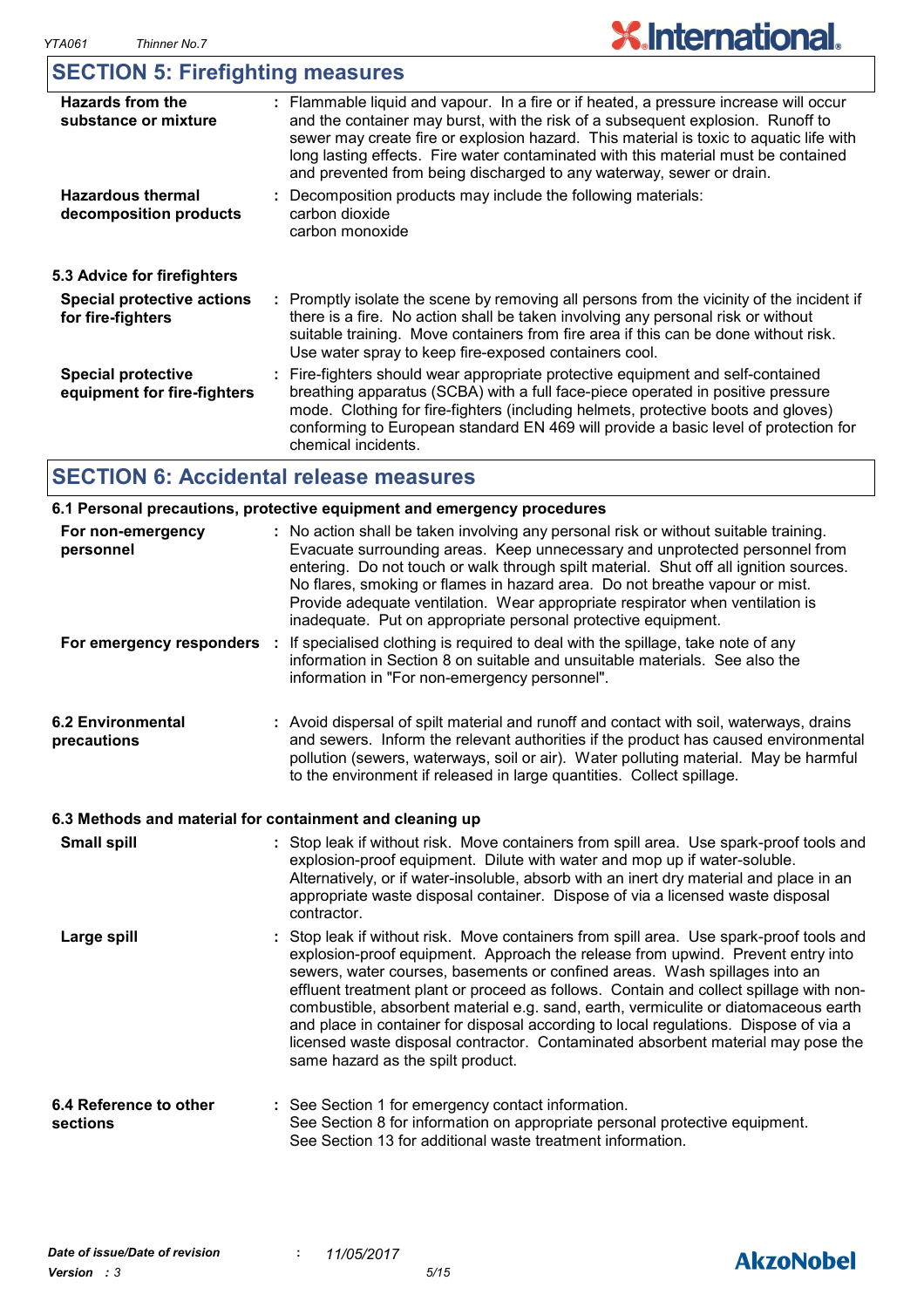### **SECTION 7: Handling and storage**

The information in this section contains generic advice and guidance. The list of Identified Uses in Section 1 should be consulted for any available use-specific information provided in the Exposure Scenario(s).

#### **7.1 Precautions for safe handling**

| <b>Protective measures</b>                | : Put on appropriate personal protective equipment (see Section 8). Do not get in<br>eyes or on skin or clothing. Do not breathe vapour or mist. Do not swallow. Avoid<br>release to the environment. Use only with adequate ventilation. Wear appropriate<br>respirator when ventilation is inadequate. Do not enter storage areas and confined<br>spaces unless adequately ventilated. Keep in the original container or an approved<br>alternative made from a compatible material, kept tightly closed when not in use.<br>Store and use away from heat, sparks, open flame or any other ignition source. Use<br>explosion-proof electrical (ventilating, lighting and material handling) equipment.<br>Use only non-sparking tools. Take precautionary measures against electrostatic<br>discharges. Empty containers retain product residue and can be hazardous. Do not<br>reuse container. |
|-------------------------------------------|----------------------------------------------------------------------------------------------------------------------------------------------------------------------------------------------------------------------------------------------------------------------------------------------------------------------------------------------------------------------------------------------------------------------------------------------------------------------------------------------------------------------------------------------------------------------------------------------------------------------------------------------------------------------------------------------------------------------------------------------------------------------------------------------------------------------------------------------------------------------------------------------------|
| Advice on general<br>occupational hygiene | : Eating, drinking and smoking should be prohibited in areas where this material is<br>handled, stored and processed. Workers should wash hands and face before<br>eating, drinking and smoking. Remove contaminated clothing and protective<br>equipment before entering eating areas. See also Section 8 for additional<br>information on hygiene measures.                                                                                                                                                                                                                                                                                                                                                                                                                                                                                                                                      |

#### **7.2 Conditions for safe storage, including any incompatibilities**

Store in accordance with local regulations. Store in a segregated and approved area. Store in original container protected from direct sunlight in a dry, cool and well-ventilated area, away from incompatible materials (see Section 10) and food and drink. Store locked up. Eliminate all ignition sources. Vapours are heavier than air and may spread along floors. Separate from oxidizing materials. Keep container tightly closed and sealed until ready for use. Containers that have been opened must be carefully resealed and kept upright to prevent leakage. Do not store in unlabelled containers. Use appropriate containment to avoid environmental contamination.

#### **7.3 Specific end use(s)**

| <b>Recommendations</b>                  | : Not available. |
|-----------------------------------------|------------------|
| Industrial sector specific<br>solutions | : Not available. |

#### **SECTION 8: Exposure controls/personal protection**

The information in this section contains generic advice and guidance. Information is provided based on typical anticipated uses of the product. Additional measures might be required for bulk handling or other uses that could significantly increase worker exposure or environmental releases.

#### **8.1 Control parameters**

#### **Occupational exposure limits**

| <b>Product/ingredient name</b>           | <b>Exposure limit values</b>                                                                                                                                                                                    |
|------------------------------------------|-----------------------------------------------------------------------------------------------------------------------------------------------------------------------------------------------------------------|
| xylene                                   | EH40/2005 WELs (United Kingdom (UK), 12/2011). Absorbed<br>∣through skin.<br>STEL: $441 \text{ mg/m}^3$ 15 minutes.<br>STEL: 100 ppm 15 minutes.<br>TWA: 220 mg/m <sup>3</sup> 8 hours.<br>TWA: 50 ppm 8 hours. |
| Solvent naphtha (petroleum), light arom. | European Hydrocarbon Solvent Suppliers (CEFIC-HSPA)<br>methodology (Europe).<br>TWA: 100 mg/m <sup>3</sup> 8 hours.                                                                                             |
| butan-1-ol                               | EH40/2005 WELs (United Kingdom (UK), 12/2011). Absorbed<br>through skin.<br>STEL: 154 mg/m <sup>3</sup> 15 minutes.<br>STEL: 50 ppm 15 minutes.                                                                 |
| ethylbenzene                             | EH40/2005 WELs (United Kingdom (UK), 12/2011). Absorbed<br>through skin.                                                                                                                                        |

*Date of issue/Date of revision* **:** *11/05/2017 Version : 3 6/15*

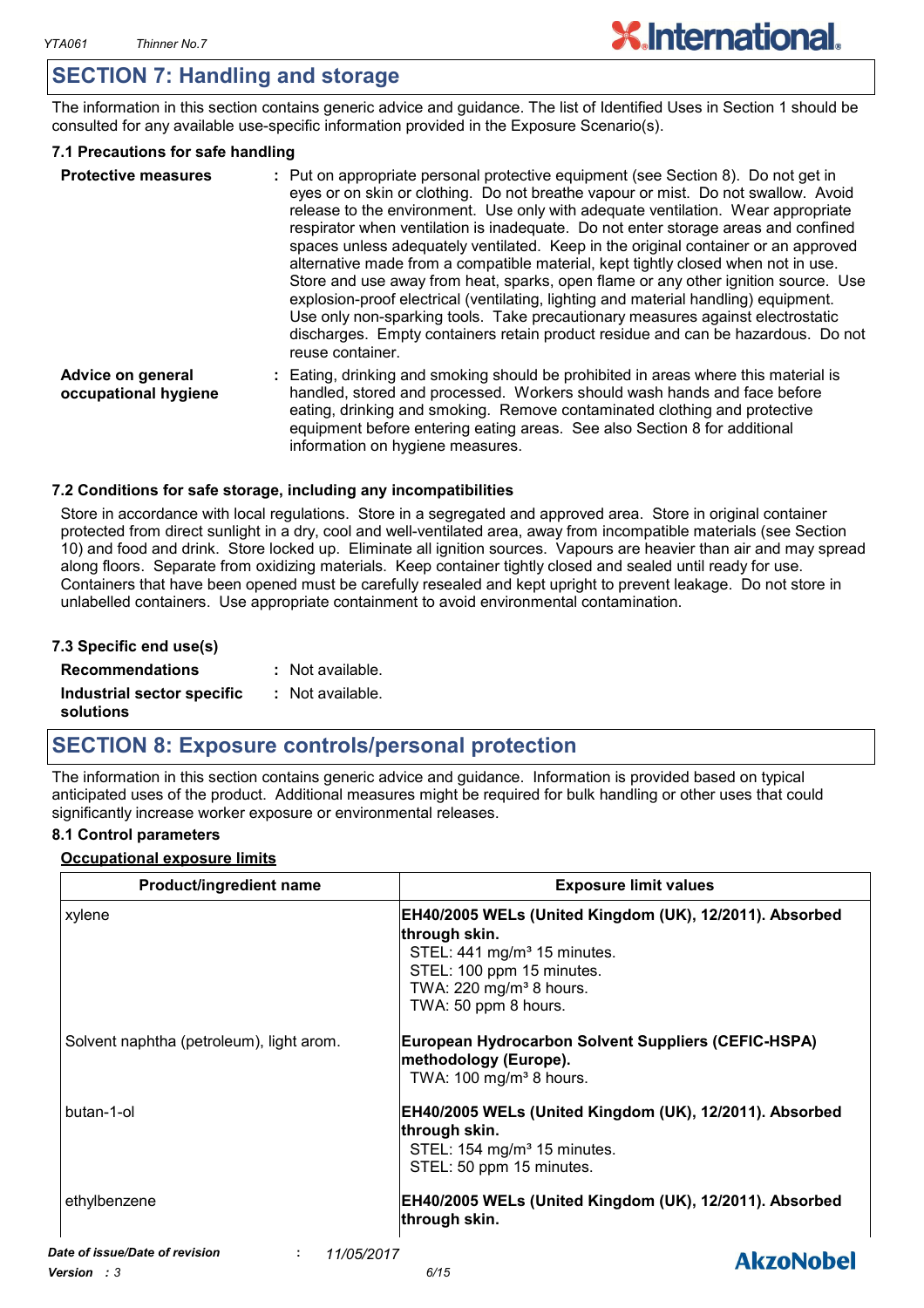### **SECTION 8: Exposure controls/personal protection**

| STEL: 552 mg/m <sup>3</sup> 15 minutes.<br>$\mid$ STEL: 125 ppm 15 minutes. |
|-----------------------------------------------------------------------------|
|                                                                             |
| TWA: $441$ mg/m <sup>3</sup> 8 hours.                                       |
| TWA: 100 ppm 8 hours.                                                       |
|                                                                             |

**X.International.** 

**Recommended monitoring procedures :** If this product contains ingredients with exposure limits, personal, workplace atmosphere or biological monitoring may be required to determine the effectiveness of the ventilation or other control measures and/or the necessity to use respiratory protective equipment. Reference should be made to monitoring standards, such as the following: European Standard EN 689 (Workplace atmospheres - Guidance for the assessment of exposure by inhalation to chemical agents for comparison with limit values and measurement strategy) European Standard EN 14042 (Workplace atmospheres - Guide for the application and use of procedures for the assessment of exposure to chemical and biological agents) European Standard EN 482 (Workplace atmospheres - General requirements for the performance of procedures for the measurement of chemical agents) Reference to national guidance documents for methods for the determination of hazardous substances will also be required.

#### **DNELs/DMELs**

No DNELs/DMELs available.

#### **PNECs**

No PNECs available

| 8.2 Exposure controls                 |                                                                                                                                                                                                                                                                                                                                                                                                                                                                                                                                                                                                                                                                                                                                                                                                                                                                                                                                                                                                                                                                                                                                                                                                                                                                                                                                                                          |
|---------------------------------------|--------------------------------------------------------------------------------------------------------------------------------------------------------------------------------------------------------------------------------------------------------------------------------------------------------------------------------------------------------------------------------------------------------------------------------------------------------------------------------------------------------------------------------------------------------------------------------------------------------------------------------------------------------------------------------------------------------------------------------------------------------------------------------------------------------------------------------------------------------------------------------------------------------------------------------------------------------------------------------------------------------------------------------------------------------------------------------------------------------------------------------------------------------------------------------------------------------------------------------------------------------------------------------------------------------------------------------------------------------------------------|
| Appropriate engineering<br>controls   | : Use only with adequate ventilation. Use process enclosures, local exhaust<br>ventilation or other engineering controls to keep worker exposure to airborne<br>contaminants below any recommended or statutory limits. The engineering<br>controls also need to keep gas, vapour or dust concentrations below any lower<br>explosive limits. Use explosion-proof ventilation equipment.                                                                                                                                                                                                                                                                                                                                                                                                                                                                                                                                                                                                                                                                                                                                                                                                                                                                                                                                                                                 |
| <b>Individual protection measures</b> |                                                                                                                                                                                                                                                                                                                                                                                                                                                                                                                                                                                                                                                                                                                                                                                                                                                                                                                                                                                                                                                                                                                                                                                                                                                                                                                                                                          |
| <b>Hygiene measures</b>               | : Wash hands, forearms and face thoroughly after handling chemical products,<br>before eating, smoking and using the lavatory and at the end of the working period.<br>Appropriate techniques should be used to remove potentially contaminated clothing.<br>Wash contaminated clothing before reusing. Ensure that eyewash stations and<br>safety showers are close to the workstation location.                                                                                                                                                                                                                                                                                                                                                                                                                                                                                                                                                                                                                                                                                                                                                                                                                                                                                                                                                                        |
| <b>Eye/face protection</b>            | : Safety eyewear complying with an approved standard should be used when a risk<br>assessment indicates this is necessary to avoid exposure to liquid splashes, mists,<br>gases or dusts. If contact is possible, the following protection should be worn,<br>unless the assessment indicates a higher degree of protection: chemical splash<br>goggles and/or face shield. If inhalation hazards exist, a full-face respirator may be<br>required instead.                                                                                                                                                                                                                                                                                                                                                                                                                                                                                                                                                                                                                                                                                                                                                                                                                                                                                                              |
| <b>Skin protection</b>                |                                                                                                                                                                                                                                                                                                                                                                                                                                                                                                                                                                                                                                                                                                                                                                                                                                                                                                                                                                                                                                                                                                                                                                                                                                                                                                                                                                          |
| <b>Hand protection</b>                | : Use chemical resistant gloves classified under Standard EN 374: Protective gloves<br>against chemicals and micro-organisms. Recommended: Viton® or Nitrile<br>gloves. When prolonged or frequently repeated contact may occur, a glove with a<br>protection class of 6 (breakthrough time greater than 480 minutes according to EN<br>374) is recommended. When only brief contact is expected, a glove with a<br>protection class of 2 or higher (breakthrough time greater than 30 minutes<br>according to EN 374) is recommended. The user must check that the final choice<br>of type of glove selected for handling this product is the most appropriate and takes<br>into account the particular conditions of use, as included in the user's risk<br>assessment. NOTICE: The selection of a specific glove for a particular application<br>and duration of use in a workplace should also take into account all relevant<br>workplace factors such as, but not limited to: Other chemicals which may be<br>handled, physical requirements (cut/puncture protection, dexterity, thermal<br>protection), potential body reactions to glove materials, as well as the instructions/<br>specifications provided by the glove supplier. Barrier creams may help to protect<br>the exposed areas of the skin but should not be applied once exposure has<br>occurred. |

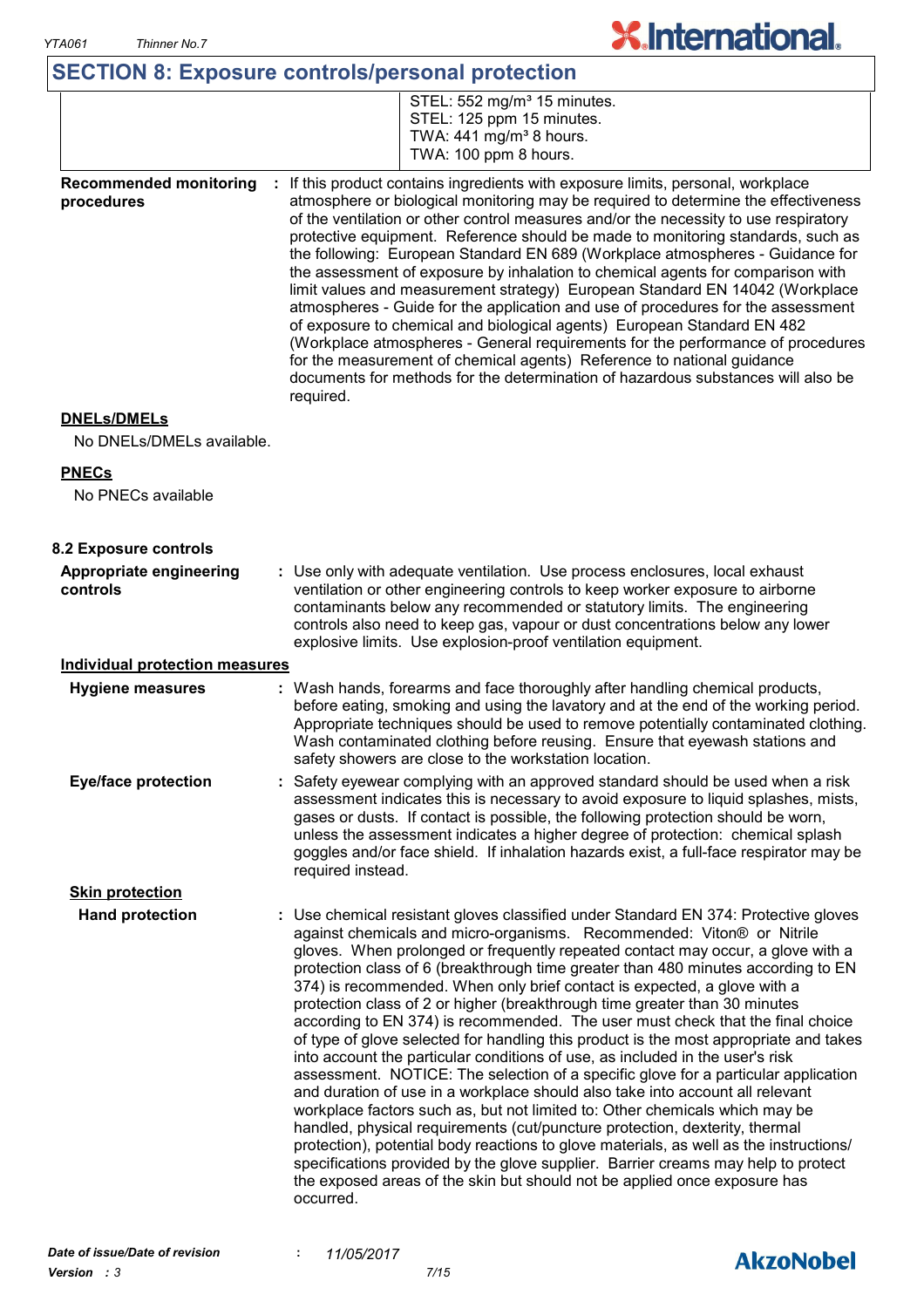### **SECTION 8: Exposure controls/personal protection**

| <b>Body protection</b>                    | : Personal protective equipment for the body should be selected based on the task<br>being performed and the risks involved and should be approved by a specialist<br>before handling this product. When there is a risk of ignition from static electricity,<br>wear anti-static protective clothing. For the greatest protection from static<br>discharges, clothing should include anti-static overalls, boots and gloves. Refer to<br>European Standard EN 1149 for further information on material and design<br>requirements and test methods. |
|-------------------------------------------|------------------------------------------------------------------------------------------------------------------------------------------------------------------------------------------------------------------------------------------------------------------------------------------------------------------------------------------------------------------------------------------------------------------------------------------------------------------------------------------------------------------------------------------------------|
| Other skin protection                     | : Appropriate footwear and any additional skin protection measures should be<br>selected based on the task being performed and the risks involved and should be<br>approved by a specialist before handling this product.                                                                                                                                                                                                                                                                                                                            |
| <b>Respiratory protection</b>             | : Use a properly fitted, air-purifying or air-fed respirator complying with an approved<br>standard if a risk assessment indicates this is necessary. Respirator selection<br>must be based on known or anticipated exposure levels, the hazards of the product<br>and the safe working limits of the selected respirator.                                                                                                                                                                                                                           |
| <b>Environmental exposure</b><br>controls | : Emissions from ventilation or work process equipment should be checked to<br>ensure they comply with the requirements of environmental protection legislation.<br>In some cases, fume scrubbers, filters or engineering modifications to the process<br>equipment will be necessary to reduce emissions to acceptable levels.                                                                                                                                                                                                                      |

### **SECTION 9: Physical and chemical properties**

### **9.1 Information on basic physical and chemical properties**

| <b>Appearance</b>                                                 |                                                               |
|-------------------------------------------------------------------|---------------------------------------------------------------|
| <b>Physical state</b>                                             | : Liquid.                                                     |
| Colour                                                            | : Colourless.                                                 |
| Odour                                                             | : Solvent.                                                    |
| <b>Odour threshold</b>                                            | : Not available.                                              |
| рH                                                                | Not applicable.                                               |
| <b>Melting point/freezing point</b>                               | : Not available.                                              |
| Initial boiling point and<br>boiling range                        | : Lowest known value: $119^{\circ}$ C (246.2°F) (butan-1-ol). |
| <b>Flash point</b>                                                | : Closed cup: $23^{\circ}$ C                                  |
| <b>Evaporation rate</b>                                           | : Not available.                                              |
| <b>Flammability (solid, gas)</b>                                  | : Not available.                                              |
| <b>Upper/lower flammability or</b><br>explosive limits            | : Greatest known range: Lower: 1.4% Upper: 11.3% (butan-1-ol) |
| Vapour pressure                                                   | : Not available.                                              |
| Vapour density                                                    | : Not available.                                              |
| <b>Relative density</b>                                           | : 0.86                                                        |
| Solubility(ies)                                                   | : Insoluble in the following materials: cold water.           |
| <b>Partition coefficient: n-octanol/: Not available.</b><br>water |                                                               |
| <b>Auto-ignition temperature</b>                                  | $:$ Not available.                                            |
| <b>Decomposition temperature</b>                                  | : Not available.                                              |
| <b>Viscosity</b>                                                  | Kinematic (room temperature): 2.34 mm <sup>2</sup> /s         |
| <b>Explosive properties</b>                                       | : Not available.                                              |
| <b>Oxidising properties</b>                                       | : Not available.                                              |

#### **9.2 Other information**

No additional information.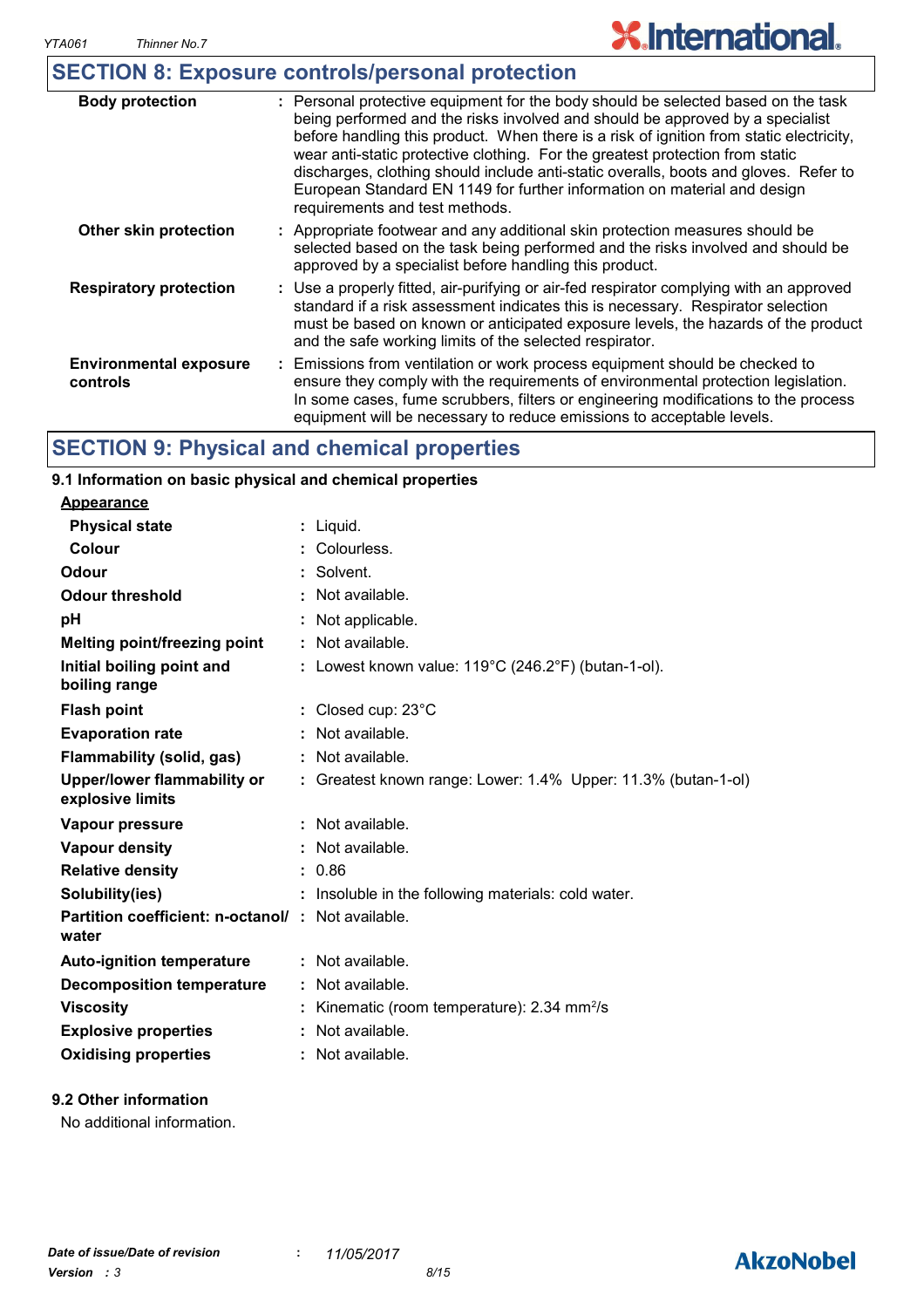| <b>SECTION 10: Stability and reactivity</b>     |                                                                                                                                                                              |
|-------------------------------------------------|------------------------------------------------------------------------------------------------------------------------------------------------------------------------------|
| 10.1 Reactivity                                 | : No specific test data related to reactivity available for this product or its ingredients.                                                                                 |
| <b>10.2 Chemical stability</b>                  | : The product is stable.                                                                                                                                                     |
| 10.3 Possibility of<br>hazardous reactions      | : Under normal conditions of storage and use, hazardous reactions will not occur.                                                                                            |
| 10.4 Conditions to avoid                        | : Avoid all possible sources of ignition (spark or flame). Do not pressurise, cut, weld,<br>braze, solder, drill, grind or expose containers to heat or sources of ignition. |
| 10.5 Incompatible materials                     | : Reactive or incompatible with the following materials:<br>oxidizing materials                                                                                              |
| <b>10.6 Hazardous</b><br>decomposition products | : Under normal conditions of storage and use, hazardous decomposition products<br>should not be produced.                                                                    |

### **SECTION 11: Toxicological information**

### **11.1 Information on toxicological effects**

#### **Acute toxicity**

| Product/ingredient name                     | <b>Result</b>               | <b>Species</b> | <b>Dose</b>       | <b>Exposure</b>              |
|---------------------------------------------|-----------------------------|----------------|-------------------|------------------------------|
| xylene                                      | LD50 Oral                   | Rat            | 4300 mg/kg        |                              |
| Solvent naphtha<br>(petroleum), light arom. | LD50 Oral                   | Rat            | 8400 mg/kg        | $\overline{\phantom{0}}$     |
| butan-1-ol                                  | LC50 Inhalation Vapour      | Rat            | $24 \text{ mg/l}$ | 4 hours                      |
|                                             | LD50 Dermal                 | Rabbit         | 3400 mg/kg        | $\overline{\phantom{0}}$     |
|                                             | LD50 Oral                   | Rat            | 790 mg/kg         |                              |
| ethylbenzene                                | <b>LC50 Inhalation Gas.</b> | Rabbit         | 4000 ppm          | 4 hours                      |
|                                             | LD50 Dermal                 | Rabbit         | 17800 mg/kg       | $\qquad \qquad \blacksquare$ |
|                                             | LD50 Oral                   | Rat            | 3500 mg/kg        | $\overline{\phantom{a}}$     |

**Conclusion/Summary :** Not available.

#### **Acute toxicity estimates**

| Route                | <b>ATE value</b> |
|----------------------|------------------|
| Oral                 | 3950 mg/kg       |
| Dermal               | 2570.1 mg/kg     |
| Inhalation (vapours) | 20.56 mg/l       |

#### **Irritation/Corrosion**

| Product/ingredient name                           | <b>Result</b>            | <b>Species</b> | <b>Score</b>             | <b>Exposure</b>          | <b>Observation</b>       |
|---------------------------------------------------|--------------------------|----------------|--------------------------|--------------------------|--------------------------|
| Solvent naphtha (petroleum), Eyes - Mild irritant |                          | Rabbit         | $\overline{\phantom{0}}$ | 24 hours 100             | $\overline{\phantom{0}}$ |
| light arom.                                       |                          |                |                          | microliters              |                          |
| butan-1-ol                                        | Eyes - Severe irritant   | Rabbit         | $\overline{\phantom{a}}$ | 24 hours 2<br>milligrams | $\blacksquare$           |
|                                                   | Eyes - Severe irritant   | Rabbit         | $\blacksquare$           | 0.005                    |                          |
|                                                   |                          |                |                          | <b>Mililiters</b>        |                          |
|                                                   | Skin - Moderate irritant | Rabbit         | $\overline{\phantom{a}}$ | 24 hours 20              | $\blacksquare$           |
|                                                   |                          |                |                          | milligrams               |                          |
| ethylbenzene                                      | Eyes - Severe irritant   | Rabbit         | $\overline{\phantom{a}}$ | 500                      |                          |
|                                                   |                          |                |                          | milligrams               |                          |
|                                                   | Skin - Mild irritant     | Rabbit         | $\blacksquare$           | 24 hours 15              | $\blacksquare$           |
|                                                   |                          |                |                          | milligrams               |                          |
| <b>Conclusion/Summary</b>                         | : Not available.         |                |                          |                          |                          |
| <b>Sensitisation</b>                              |                          |                |                          |                          |                          |
| <b>Conclusion/Summary</b>                         | : Not available.         |                |                          |                          |                          |
| <b>Mutagenicity</b>                               |                          |                |                          |                          |                          |
| <b>Conclusion/Summary</b>                         | : Not available.         |                |                          |                          |                          |
| Date of issue/Date of revision                    | 11/05/2017<br>t.         |                |                          |                          | <b>AkzoNobel</b>         |
| <b>Version</b> : 3                                | 9/15                     |                |                          |                          |                          |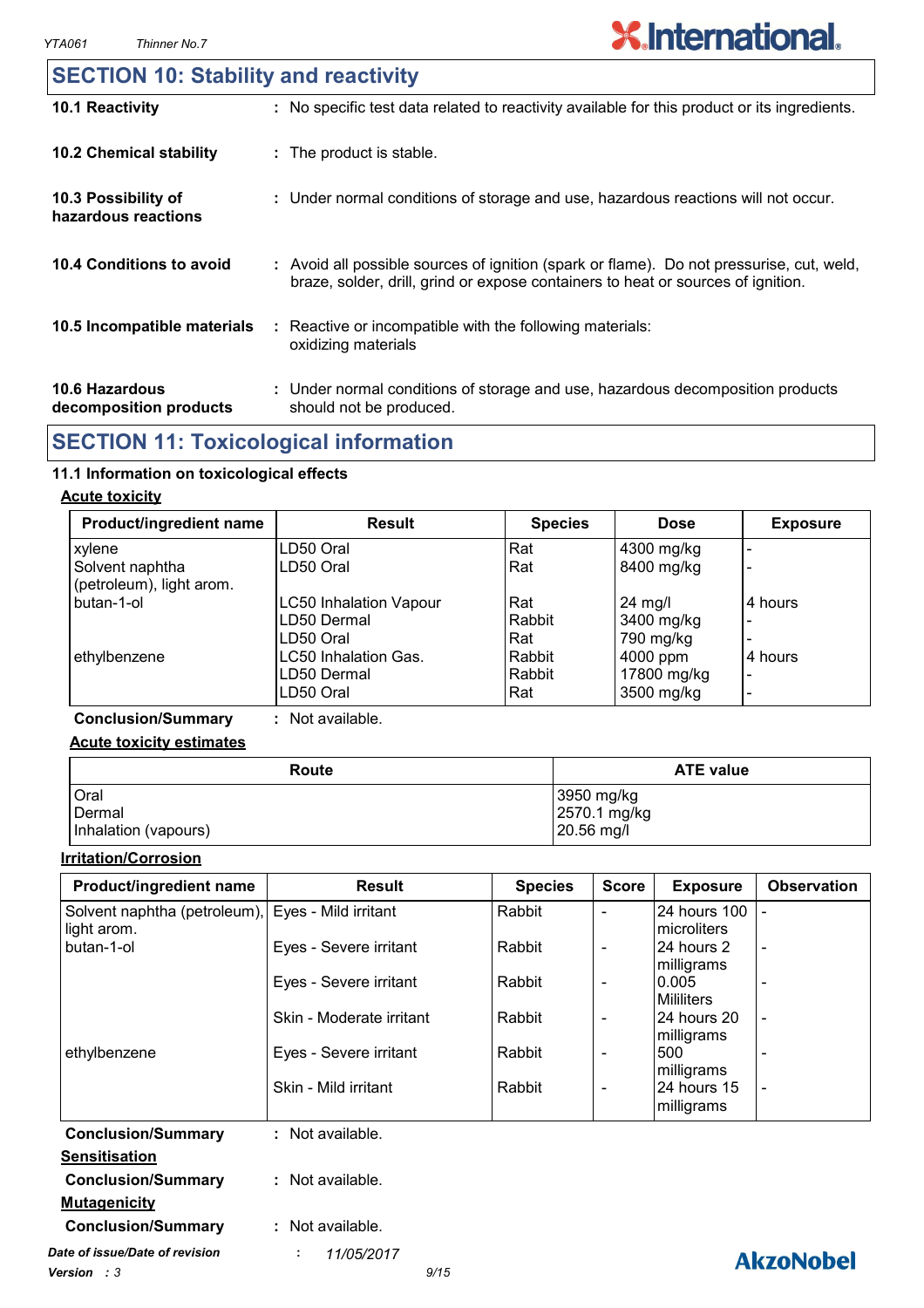### **SECTION 11: Toxicological information**

#### **Carcinogenicity**

**Conclusion/Summary :** Not available.

#### **Reproductive toxicity Conclusion/Summary :** Not available.

**Teratogenicity**

### **Conclusion/Summary :** Not available.

#### **Specific target organ toxicity (single exposure)**

| Product/ingredient name                  | Category   | Route of<br>exposure | <b>Target organs</b>                                    |
|------------------------------------------|------------|----------------------|---------------------------------------------------------|
| xylene                                   | Category 3 | Not applicable.      | Respiratory tract<br>irritation                         |
| Solvent naphtha (petroleum), light arom. | Category 3 | Not applicable.      | Respiratory tract<br>irritation and<br>Narcotic effects |
| l butan-1-ol                             | Category 3 | Not applicable.      | Respiratory tract<br>irritation and<br>Narcotic effects |
| ethylbenzene                             | Category 3 | Not applicable.      | Respiratory tract<br>irritation                         |

#### **Specific target organ toxicity (repeated exposure)**

| Product/ingredient name | Category   | Route of<br>exposure | <b>Target organs</b> |
|-------------------------|------------|----------------------|----------------------|
| ethylbenzene_           | Category 2 | Not determined       | hearing organs       |

#### **Aspiration hazard**

| <b>Product/ingredient name</b>           | <b>Result</b>                         |
|------------------------------------------|---------------------------------------|
| xylene                                   | <b>ASPIRATION HAZARD - Category 1</b> |
| Solvent naphtha (petroleum), light arom. | <b>ASPIRATION HAZARD - Category 1</b> |
| ethylbenzene                             | <b>ASPIRATION HAZARD - Category 1</b> |

#### **Information on likely routes : Not available.**

#### **of exposure**

| <b>Potential acute health effects</b> |                                                                                                                                                |
|---------------------------------------|------------------------------------------------------------------------------------------------------------------------------------------------|
| Eye contact                           | : Causes serious eye damage.                                                                                                                   |
| <b>Inhalation</b>                     | : Can cause central nervous system (CNS) depression. May cause drowsiness or<br>dizziness. May cause respiratory irritation.                   |
| <b>Skin contact</b>                   | : Causes skin irritation.                                                                                                                      |
| Ingestion                             | : Can cause central nervous system (CNS) depression. May be fatal if swallowed<br>and enters airways. Irritating to mouth, throat and stomach. |

#### **Symptoms related to the physical, chemical and toxicological characteristics**

| Eye contact       | : Adverse symptoms may include the following:<br>pain<br>watering<br>redness                                                                                                                                 |
|-------------------|--------------------------------------------------------------------------------------------------------------------------------------------------------------------------------------------------------------|
| <b>Inhalation</b> | : Adverse symptoms may include the following:<br>respiratory tract irritation<br>coughing<br>nausea or vomiting<br>headache<br>drowsiness/fatigue<br>dizziness/vertigo<br>muscle weakness<br>unconsciousness |

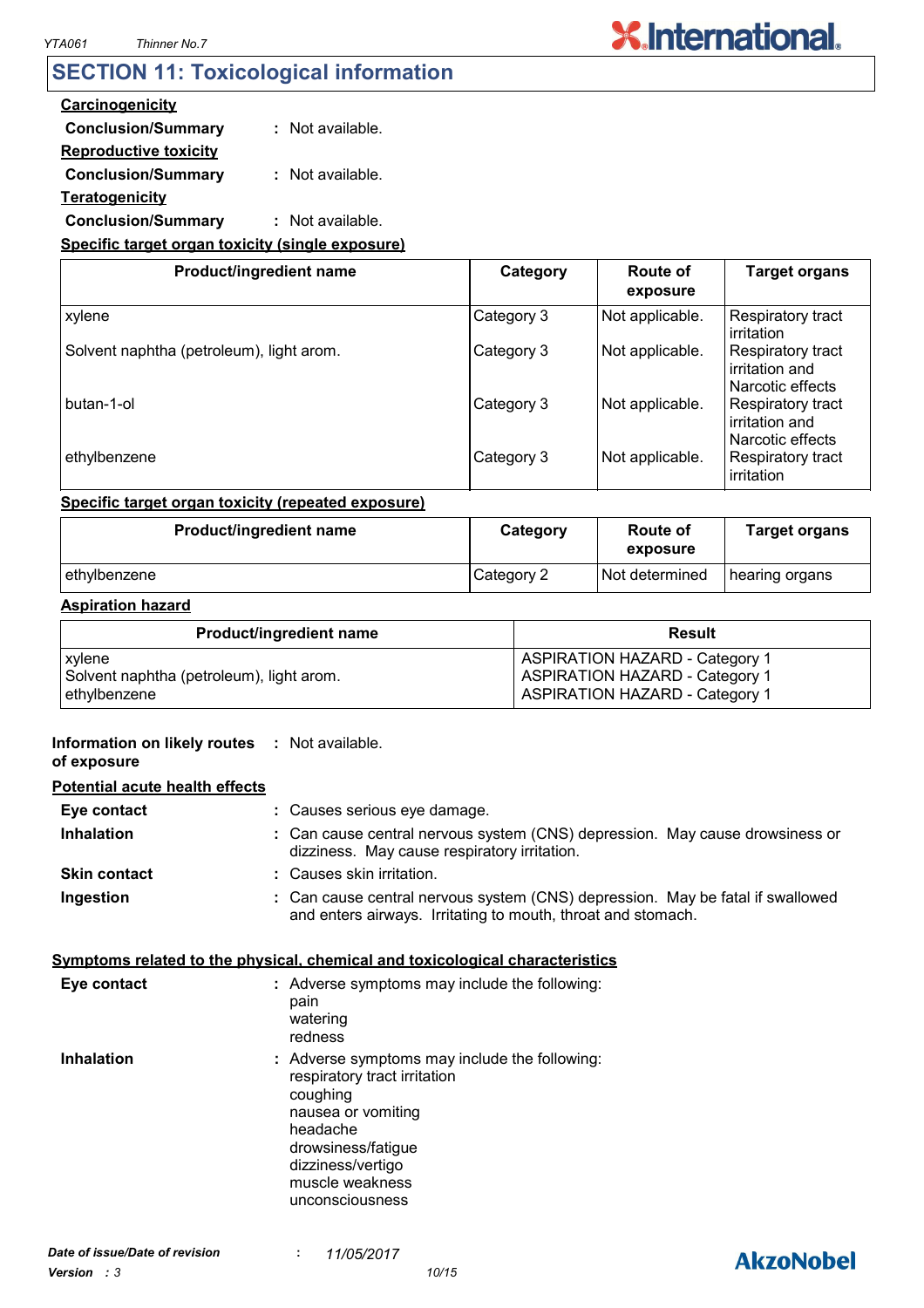## **SECTION 11: Toxicological information**

| <b>Skin contact</b>                     | : Adverse symptoms may include the following:<br>pain or irritation<br>redness<br>blistering may occur |
|-----------------------------------------|--------------------------------------------------------------------------------------------------------|
| Ingestion                               | : Adverse symptoms may include the following:<br>stomach pains<br>nausea or vomiting                   |
|                                         | Delayed and immediate effects as well as chronic effects from short and long-term exposure             |
| <b>Short term exposure</b>              |                                                                                                        |
| <b>Potential immediate</b><br>effects   | : Not available.                                                                                       |
| <b>Potential delayed effects</b>        | : Not available.                                                                                       |
| Long term exposure                      |                                                                                                        |
| <b>Potential immediate</b><br>effects   | : Not available.                                                                                       |
| <b>Potential delayed effects</b>        | : Not available.                                                                                       |
| <b>Potential chronic health effects</b> |                                                                                                        |
| Not available.                          |                                                                                                        |
| <b>Conclusion/Summary</b>               | : Not available.                                                                                       |
| General                                 | May cause damage to organs through prolonged or repeated exposure.                                     |
| Carcinogenicity                         | : No known significant effects or critical hazards.                                                    |
| <b>Mutagenicity</b>                     | No known significant effects or critical hazards.                                                      |
| <b>Teratogenicity</b>                   | No known significant effects or critical hazards.                                                      |
| <b>Developmental effects</b>            | : No known significant effects or critical hazards.                                                    |
| <b>Fertility effects</b>                | : No known significant effects or critical hazards.                                                    |
|                                         |                                                                                                        |

#### **Other information :**

: Not available.

### **SECTION 12: Ecological information**

**12.1 Toxicity**

| Product/ingredient name                     | <b>Result</b>                               | <b>Species</b>                                                               | <b>Exposure</b> |
|---------------------------------------------|---------------------------------------------|------------------------------------------------------------------------------|-----------------|
| xylene                                      | Acute LC50 8500 µg/l Marine water           | Crustaceans - Palaemonetes<br>pugio                                          | 48 hours        |
|                                             | Acute LC50 13400 µg/l Fresh water           | Fish - Pimephales promelas                                                   | 96 hours        |
| Solvent naphtha (petroleum),<br>light arom. | Acute EC50 6.14 mg/m <sup>3</sup>           | Daphnia                                                                      | 48 hours        |
|                                             | Acute LC50 9.22 mg/m <sup>3</sup>           | Fish - Mykiss                                                                | 96 hours        |
| butan-1-ol                                  | Acute EC50 1983 to 2072 mg/l Fresh<br>water | Daphnia - Daphnia magna                                                      | 48 hours        |
|                                             | Acute LC50 1910 mg/l Fresh water            | Fish - Pimephales promelas -<br>Juvenile (Fledgling, Hatchling,<br>Weanling) | 96 hours        |
| ethylbenzene                                | Acute EC50 3.6 mg/l Fresh water             | Algae - Pseudokirchneriella<br>subcapitata                                   | 96 hours        |
|                                             | Acute LC50 18.4 to 25.4 mg/l Fresh<br>water | Daphnia - Daphnia magna -<br><b>Neonate</b>                                  | 48 hours        |
|                                             | Acute LC50 5.1 to 5.7 mg/l Marine<br>water  | Fish - Menidia menidia                                                       | 96 hours        |

**Conclusion/Summary :** Not available.

#### **12.2 Persistence and degradability**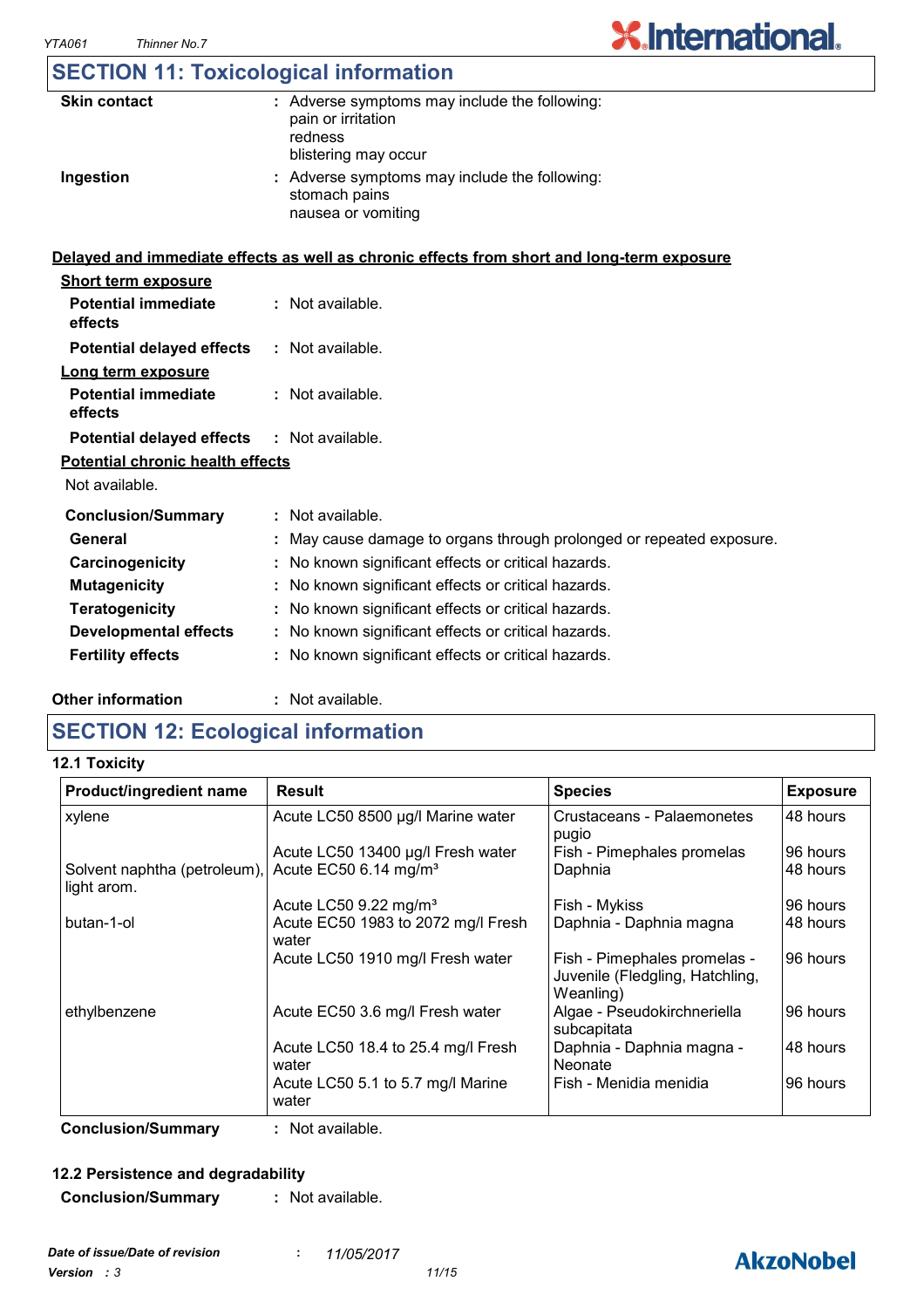### **SECTION 12: Ecological information**

| <b>Product/ingredient name</b> | Aquatic half-life | Photolysis | <b>Biodegradability</b> |
|--------------------------------|-------------------|------------|-------------------------|
| ethylbenzene                   |                   |            | Readily                 |

#### **12.3 Bioaccumulative potential**

| <b>Product/ingredient name</b> | ⊺LoɑP <sub>∾</sub> | <b>BCF</b>   | l Potential |
|--------------------------------|--------------------|--------------|-------------|
| xylene                         | 3.12               | 18.1 to 25.9 | low         |
| butan-1-ol                     |                    |              | <b>low</b>  |
| ethylbenzene                   | 3.6                | 15           | low         |

#### **12.4 Mobility in soil**

| Soil/water partition<br>coefficient (K <sub>oc</sub> ) | : Not available. |
|--------------------------------------------------------|------------------|
| <b>Mobility</b>                                        | : Not available. |

#### **12.5 Results of PBT and vPvB assessment**

**PBT** : Not applicable.

**vPvB :** Not applicable.

**12.6 Other adverse effects** : No known significant effects or critical hazards.

### **SECTION 13: Disposal considerations**

The information in this section contains generic advice and guidance. The list of Identified Uses in Section 1 should be consulted for any available use-specific information provided in the Exposure Scenario(s).

#### **13.1 Waste treatment methods**

## **Product**

| <b>Methods of disposal</b> | : The generation of waste should be avoided or minimised wherever possible.<br>Disposal of this product, solutions and any by-products should at all times comply<br>with the requirements of environmental protection and waste disposal legislation<br>and any regional local authority requirements.<br>Dispose of surplus and non-recyclable products via a licensed waste disposal<br>contractor. Waste should not be disposed of untreated to the sewer unless fully<br>compliant with the requirements of all authorities with jurisdiction. |
|----------------------------|-----------------------------------------------------------------------------------------------------------------------------------------------------------------------------------------------------------------------------------------------------------------------------------------------------------------------------------------------------------------------------------------------------------------------------------------------------------------------------------------------------------------------------------------------------|
| <b>Hazardous waste</b>     | : The classification of the product may meet the criteria for a hazardous waste.                                                                                                                                                                                                                                                                                                                                                                                                                                                                    |

#### **European waste catalogue (EWC)**

| <b>Code number</b> | <b>Waste designation</b>                                                          |  |
|--------------------|-----------------------------------------------------------------------------------|--|
| EWC 08 01 11*      | waste paint and varnish containing organic solvents or other hazardous substances |  |

#### **Packaging**

| <b>Methods of disposal</b> |                                                                                                                                                                                                                                                                                                                                                                                                                                                                                                                                                               |
|----------------------------|---------------------------------------------------------------------------------------------------------------------------------------------------------------------------------------------------------------------------------------------------------------------------------------------------------------------------------------------------------------------------------------------------------------------------------------------------------------------------------------------------------------------------------------------------------------|
| <b>Special precautions</b> | : This material and its container must be disposed of in a safe way. Care should be<br>taken when handling emptied containers that have not been cleaned or rinsed out.<br>Empty containers or liners may retain some product residues. Vapour from product<br>residues may create a highly flammable or explosive atmosphere inside the<br>container. Do not cut, weld or grind used containers unless they have been cleaned<br>thoroughly internally. Avoid dispersal of spilt material and runoff and contact with<br>soil, waterways, drains and sewers. |

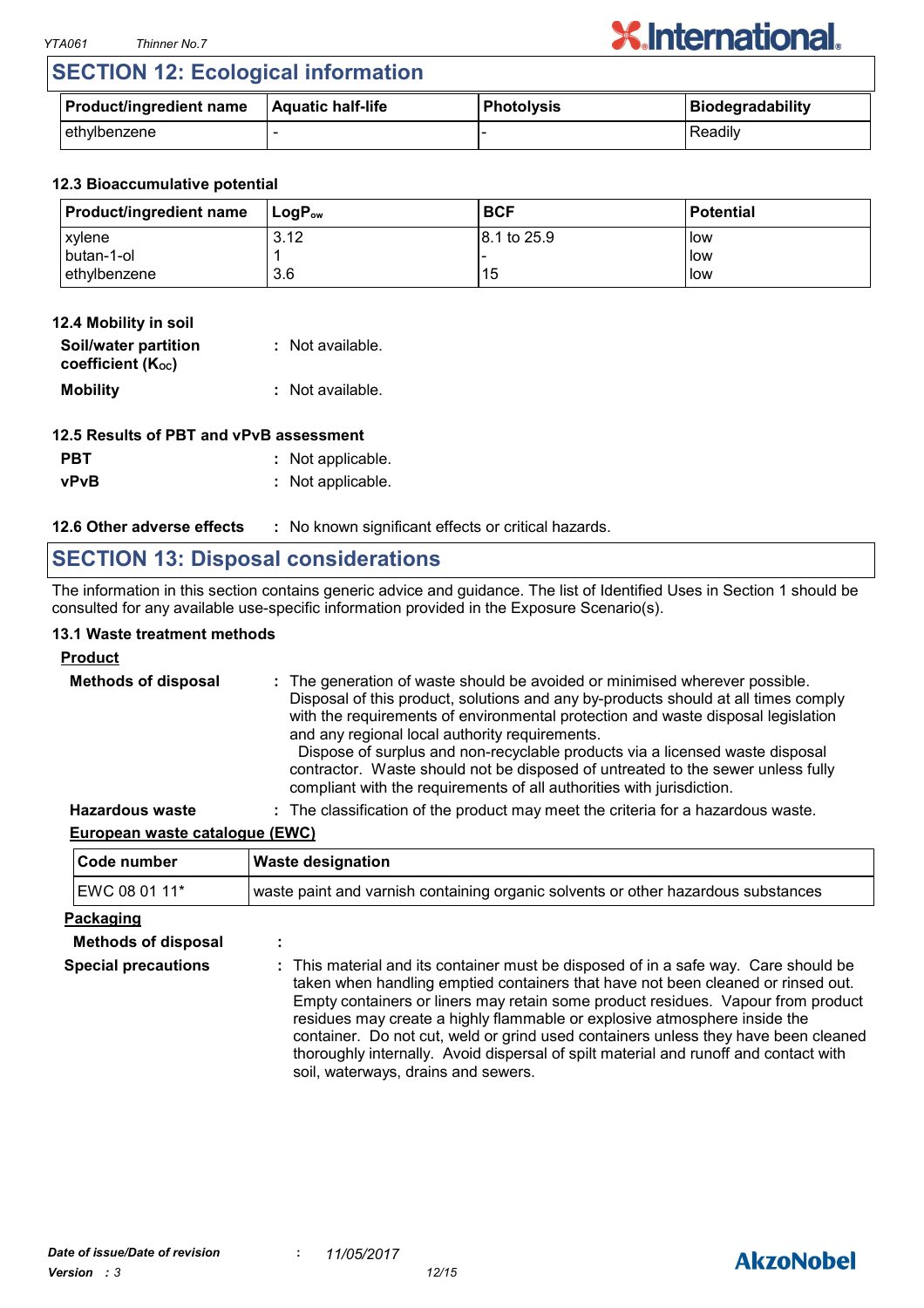### **SECTION 14: Transport information**

|                                         | <b>ADR/RID</b>                                                                                                                                                                          | <b>IMDG</b>                                                                                  | <b>IATA</b>                                                                                                          |
|-----------------------------------------|-----------------------------------------------------------------------------------------------------------------------------------------------------------------------------------------|----------------------------------------------------------------------------------------------|----------------------------------------------------------------------------------------------------------------------|
| 14.1 UN number                          | <b>UN1263</b>                                                                                                                                                                           | <b>UN1263</b>                                                                                | <b>UN1263</b>                                                                                                        |
| 14.2 UN proper<br>shipping name         | PAINT RELATED MATERIAL                                                                                                                                                                  | PAINT RELATED MATERIAL.<br>Marine pollutant (Solvent<br>naphtha (petroleum), light<br>arom.) | PAINT RELATED MATERIAL                                                                                               |
| 14.3 Transport<br>hazard class(es)      | $\mathbf{3}$<br>⋭2                                                                                                                                                                      | 3                                                                                            | 3                                                                                                                    |
| 14.4 Packing<br>group                   | III                                                                                                                                                                                     | III                                                                                          | $\mathbf{III}$                                                                                                       |
| 14.5<br><b>Environmental</b><br>hazards | Yes.                                                                                                                                                                                    | Yes.                                                                                         | No.                                                                                                                  |
| <b>Additional</b><br>information        | The environmentally hazardous<br>substance mark is not required<br>when transported in sizes of ≤5<br>L or $\leq$ 5 kg.<br><b>Special provisions</b><br>640 (E)<br>Tunnel code<br>(D/E) | The marine pollutant mark is<br>not required when transported<br>in sizes of ≤5 L or ≤5 kg.  | The environmentally<br>hazardous substance mark<br>may appear if required by<br>other transportation<br>regulations. |

**14.6 Special precautions for : Transport within user's premises:** always transport in closed containers that are **user** upright and secure. Ensure that persons transporting the product know what to do in the event of an accident or spillage.

| 14.7 Transport in bulk         | : Not available. |
|--------------------------------|------------------|
| according to Annex II of       |                  |
| <b>Marpol and the IBC Code</b> |                  |

### **SECTION 15: Regulatory information**

**15.1 Safety, health and environmental regulations/legislation specific for the substance or mixture**

#### **EU Regulation (EC) No. 1907/2006 (REACH)**

#### **Annex XVII - Restrictions : Not applicable. on the manufacture, placing on the market and use of certain dangerous substances, mixtures and articles Annex XIV - List of substances subject to authorisation Annex XIV Substances of very high concern** None of the components are listed. **Other EU regulations**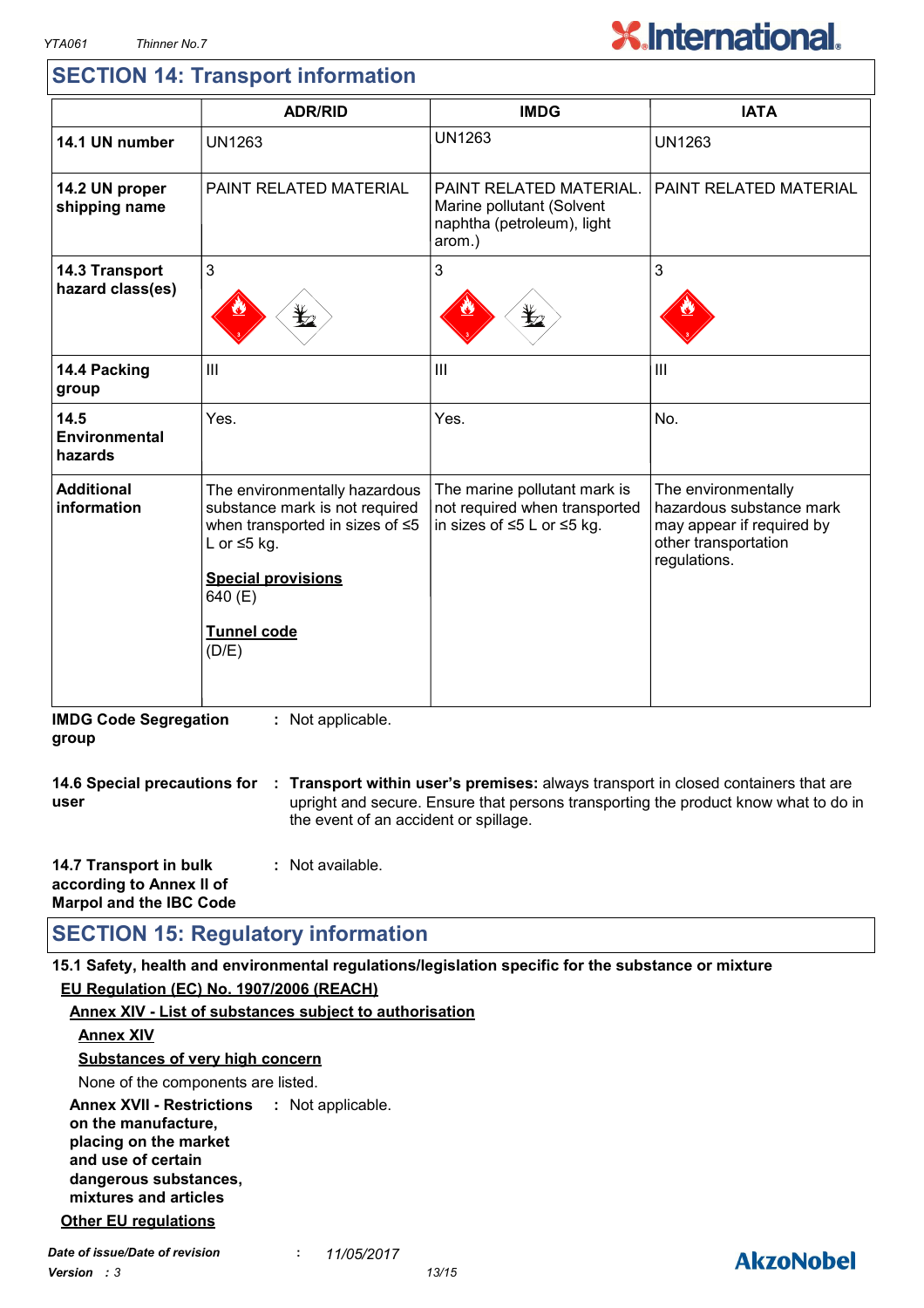### **SECTION 15: Regulatory information**

| <b>Europe inventory</b>                                              | : All components are listed or exempted.                                                               |  |  |  |
|----------------------------------------------------------------------|--------------------------------------------------------------------------------------------------------|--|--|--|
| <b>Special packaging requirements</b>                                |                                                                                                        |  |  |  |
| <b>Containers to be fitted</b><br>with child-resistant<br>fastenings | : Yes, applicable.                                                                                     |  |  |  |
| <b>Tactile warning of danger : Yes, applicable.</b>                  |                                                                                                        |  |  |  |
| Ozone depleting substances (1005/2009/EU)<br>Not listed.             |                                                                                                        |  |  |  |
| Prior Informed Consent (PIC) (649/2012/EU)<br>Not listed.            |                                                                                                        |  |  |  |
| <b>National regulations</b><br><b>References</b>                     | Conforms to Regulation (EC) No. 1907/2006 (REACH), Annex II and Regulation<br>(EC) No. 1272/2008 (CLP) |  |  |  |
| 15.2 Chemical safety<br>assessment                                   | : No Chemical Safety Assessment has been carried out.                                                  |  |  |  |
| SECTION 16: Other information                                        |                                                                                                        |  |  |  |

### **16: Other information**

 $\nabla$  Indicates information that has changed from previously issued version.

| <b>Abbreviations and</b> | $:$ ATE = Acute Toxicity Estimate                                             |
|--------------------------|-------------------------------------------------------------------------------|
| acronyms                 | CLP = Classification, Labelling and Packaging Regulation [Regulation (EC) No. |
|                          | 1272/2008]                                                                    |
|                          | DMEL = Derived Minimal Effect Level                                           |
|                          | DNEL = Derived No Effect Level                                                |
|                          | EUH statement = CLP-specific Hazard statement                                 |
|                          | PBT = Persistent, Bioaccumulative and Toxic                                   |
|                          | PNEC = Predicted No Effect Concentration                                      |
|                          | <b>RRN = REACH Registration Number</b>                                        |
|                          | vPvB = Very Persistent and Very Bioaccumulative                               |

#### **Procedure used to derive the classification according to Regulation (EC) No. 1272/2008 [CLP/GHS]**

| <b>Classification</b>                                                                                                                                                         |                                                                                                                                                                                                                   | <b>Justification</b>                                                                                                                                                                                                                                                                                                                                                                                                                                                                                                                                                                               |
|-------------------------------------------------------------------------------------------------------------------------------------------------------------------------------|-------------------------------------------------------------------------------------------------------------------------------------------------------------------------------------------------------------------|----------------------------------------------------------------------------------------------------------------------------------------------------------------------------------------------------------------------------------------------------------------------------------------------------------------------------------------------------------------------------------------------------------------------------------------------------------------------------------------------------------------------------------------------------------------------------------------------------|
| Flam. Liq. 3, H226<br>Skin Irrit. 2, H315<br>Eye Dam. 1, H318<br>STOT SE 3, H335<br>STOT SE 3, H336<br><b>STOT RE 2, H373</b><br>Asp. Tox. 1, H304<br>Aquatic Chronic 2, H411 |                                                                                                                                                                                                                   | On basis of test data<br>Calculation method<br>Calculation method<br>Calculation method<br>Calculation method<br>Calculation method<br>Calculation method<br>Calculation method                                                                                                                                                                                                                                                                                                                                                                                                                    |
| <b>Full text of abbreviated H</b><br>statements                                                                                                                               | H225<br>H <sub>226</sub><br>H302<br>H <sub>304</sub><br>H <sub>312</sub><br>H <sub>315</sub><br>H <sub>318</sub><br>H319<br>H <sub>332</sub><br>H335<br>H336<br>H373 (hearing organs)<br>H <sub>373</sub><br>H411 | Highly flammable liquid and vapour.<br>Flammable liquid and vapour.<br>Harmful if swallowed.<br>May be fatal if swallowed and enters airways.<br>Harmful in contact with skin.<br>Causes skin irritation.<br>Causes serious eye damage.<br>Causes serious eye irritation.<br>Harmful if inhaled.<br>May cause respiratory irritation.<br>May cause drowsiness or dizziness.<br>May cause damage to organs through prolonged or<br>repeated exposure. (hearing organs)<br>May cause damage to organs through prolonged or<br>repeated exposure.<br>Toxic to aquatic life with long lasting effects. |